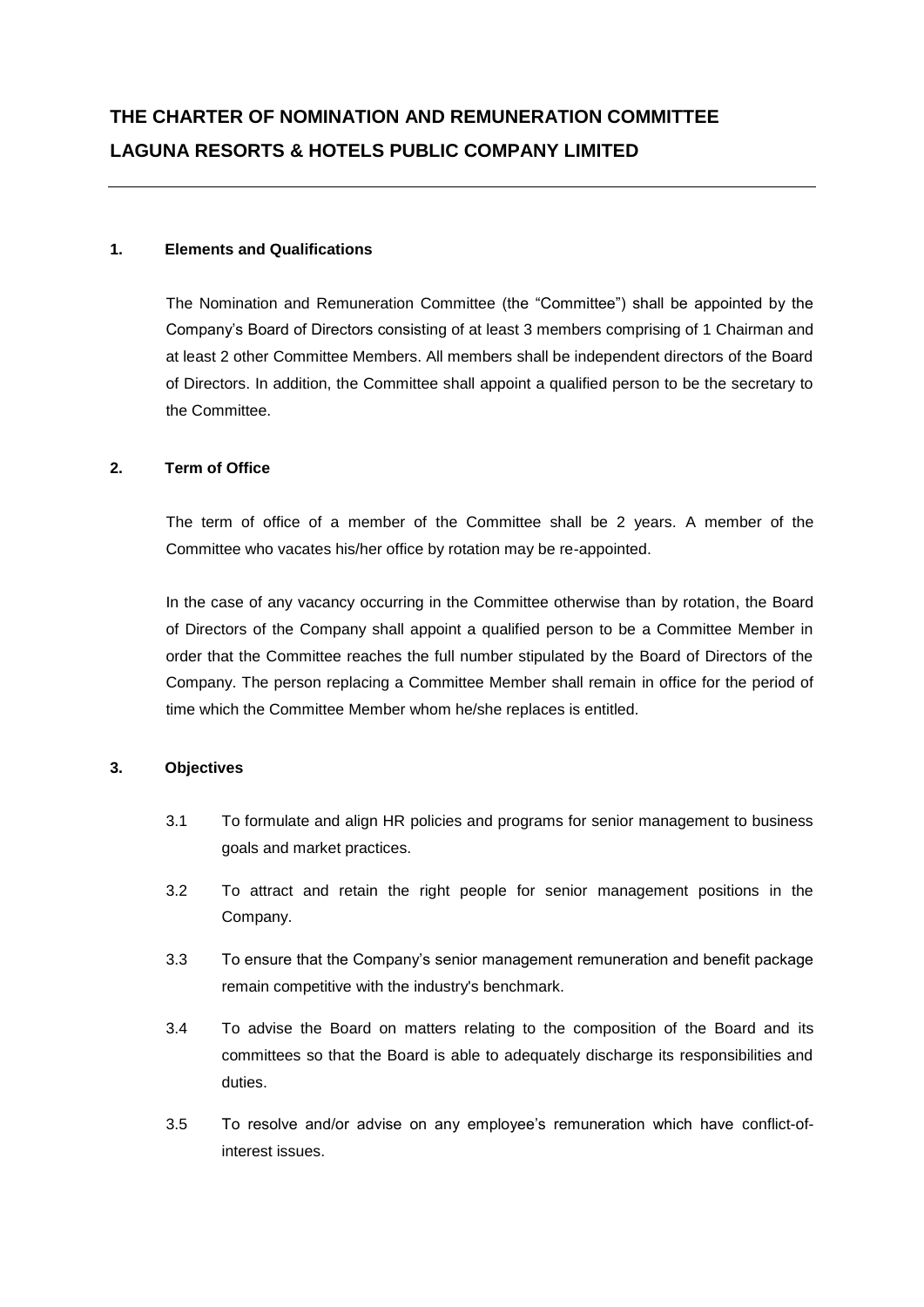#### **4. Scope of Work**

- 4.1 To propose guidelines and make broad recommendations for the annual salary increment and bonus policies for the Company.
- 4.2 To review and award the bonus, salary increment and incentives of the Company Chairman and his relatives who are employees of the Company.
- 4.3 To review and approve the expense claims of the Company Chairman.
- 4.4 To review and if necessary, propose changes to the remuneration of the Company's directors serving on the Board of Directors, Audit and Risk Committee and Nomination and Remuneration Committee.
- 4.5 To review and if necessary, propose changes or additions to senior management welfare, benefit (such as employee stock options and other employee welfare allowances, subsidies and schemes), salary increment and bonus policies. The emolument of individual employees shall be determined by the management of the Company.
- 4.6 To establish criteria for Board membership.
- 4.7 To formulate a standard and transparent process for the selection of directors.
- 4.8 To propose and/or evaluate directorial candidates and Board committee members for consideration by the Board when there is a vacancy.
- 4.9 To assess independent directors to identify if the independence of any is compromised and if new independent directors are required under the Board's policy.
- 4.10 To inform the Board of the names of directors and Board committee members who are retiring by rotation and make recommendations to the Board as to whether the Board should support the renomination of those retiring directors and committee members.
- 4.11 To review the Committee charter at least once a year and recommend modifications to the Board of Directors as needed.
- 4.12 To report to the Board of Directors on the Committee's activities and findings.

### **5. Authority of the Nomination and Remuneration Committee**

To assist the Committee in achieving its objectives, the Committee shall have the discretion to appoint appropriate third party consultants to review existing employee related policies, propose new employee benefit and welfare programs and/or undertake other HR related research and studies.